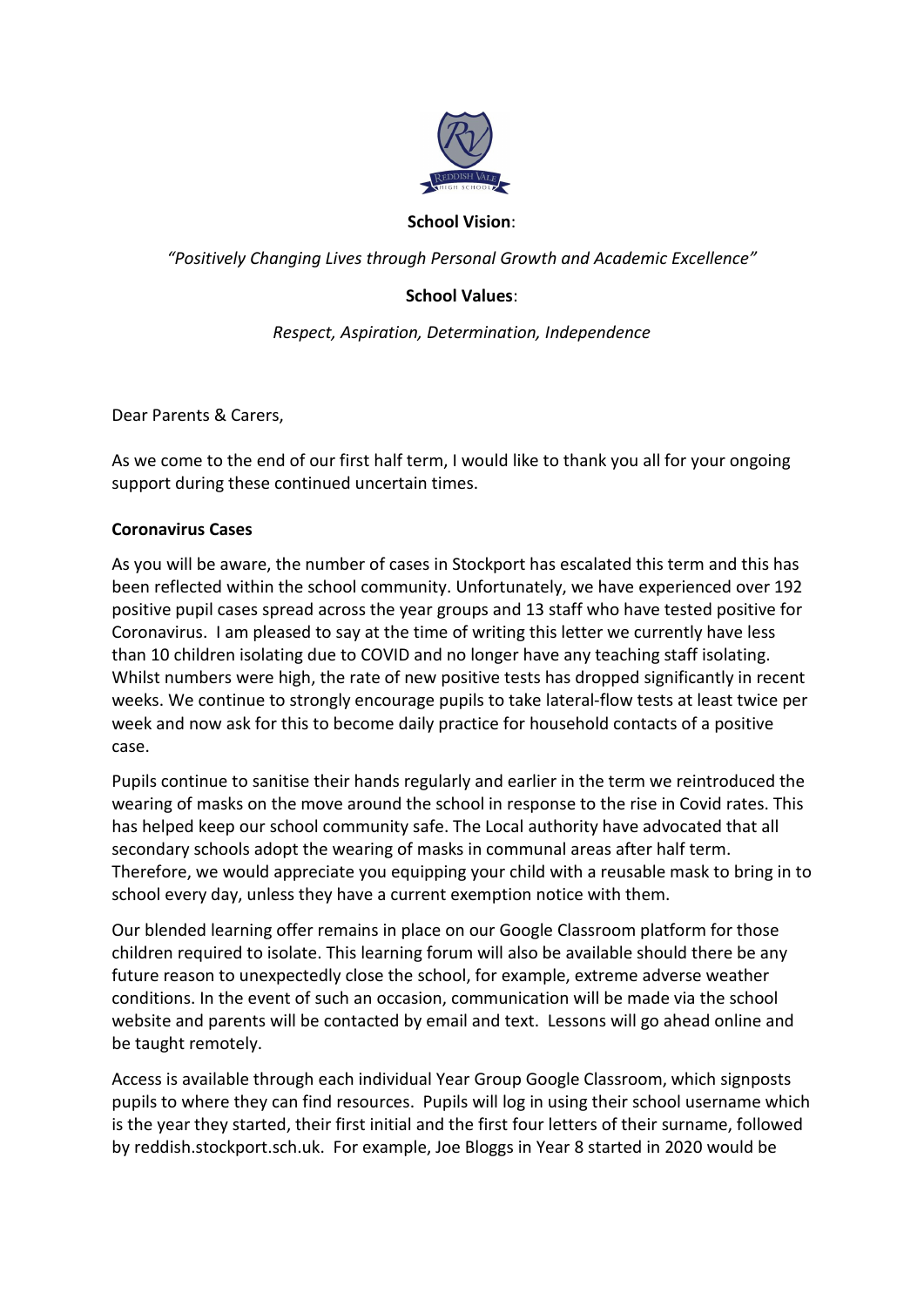[20jblog@reddish.stockport.sch.uk](mailto:20jblog@reddish.stockport.sch.uk) . Resources can then be found online and lessons taught remotely where possible.

## **Academic interventions and period 6**

We continue to provide support through small group tuition and tutoring as appropriate. This has ranged from literacy and numeracy intervention in the morning, to small group tuition via the Tutor Trust and trained teaching staff. This will help us in our Covid recovery plan. In addition to this, compulsory Period 6 is now up and running for all of Year 11 every day of the week. Your child has been provided with a personalised timetable and this has also been emailed home.

## **Vaccinations**

Coronavirus vaccinations were offered to consenting 12-15 year old pupils by the NHS School Nursing Team on  $20<sup>th</sup>$  and  $21<sup>st</sup>$  October 2021. For young people that have missed these, there are additional opportunities to receive a vaccine at Trinity Methodist Church in Bramhall on Monday 25<sup>th</sup> and Tuesday 26<sup>th</sup> October. Nasal Flu vaccinations are being offered to all pupils next term on the 19<sup>th</sup> November.

## **Standard and expectations**

As we finish for the October half term holiday, we would like to remind parents and carers that on our return pupils must, more now than ever, adhere to strict codes of conduct to ensure a safe environment. The usual uniform and equipment expectations continue to be a priority as we encourage pupils to understand the importance of being equipped and ready to learn with a pencil case, pens, pencils, ruler, rubber and a school bag. Pupils must be in full and appropriate uniform coming to, during and returning from school. This includes school shirts being tucked in and skirts being worn at an appropriate and decent length. Coats must be removed inside the building, hoodies are not permitted and jewellery is banned in school. This is presenting an ongoing challenge particlualry when pupils have new piercings during term time and we would welcome your support. In order to promote healthy eating, energy drinks are banned and unhealthy snacks are restricted to one standard sized portion. Pupils are advised to bring in their own water bottles, avoiding the need to share water fountains. Mobile phones are not permitted to be used anywhere on site and must be switched off before entering the school gates. These items, along with other banned items, will be confiscated if seen in school. Dropping litter is not permitted and all pupils must clear away trays and rubbish after lunch.

Please support us by reinforcing this with your child and explaining the additional risk factors that failing to follow these simple rules may cause to others.

## **Attendance and Punctuality**

Attendance and punctuality continues to be a key priority next term as so much learning time has already been lost. Thank you to all parents and carers who have been ensuring your children are arriving to school every day on time. Although we are aware of the impact Covid has had on attendance, we want to ensure that we minimise any further time missed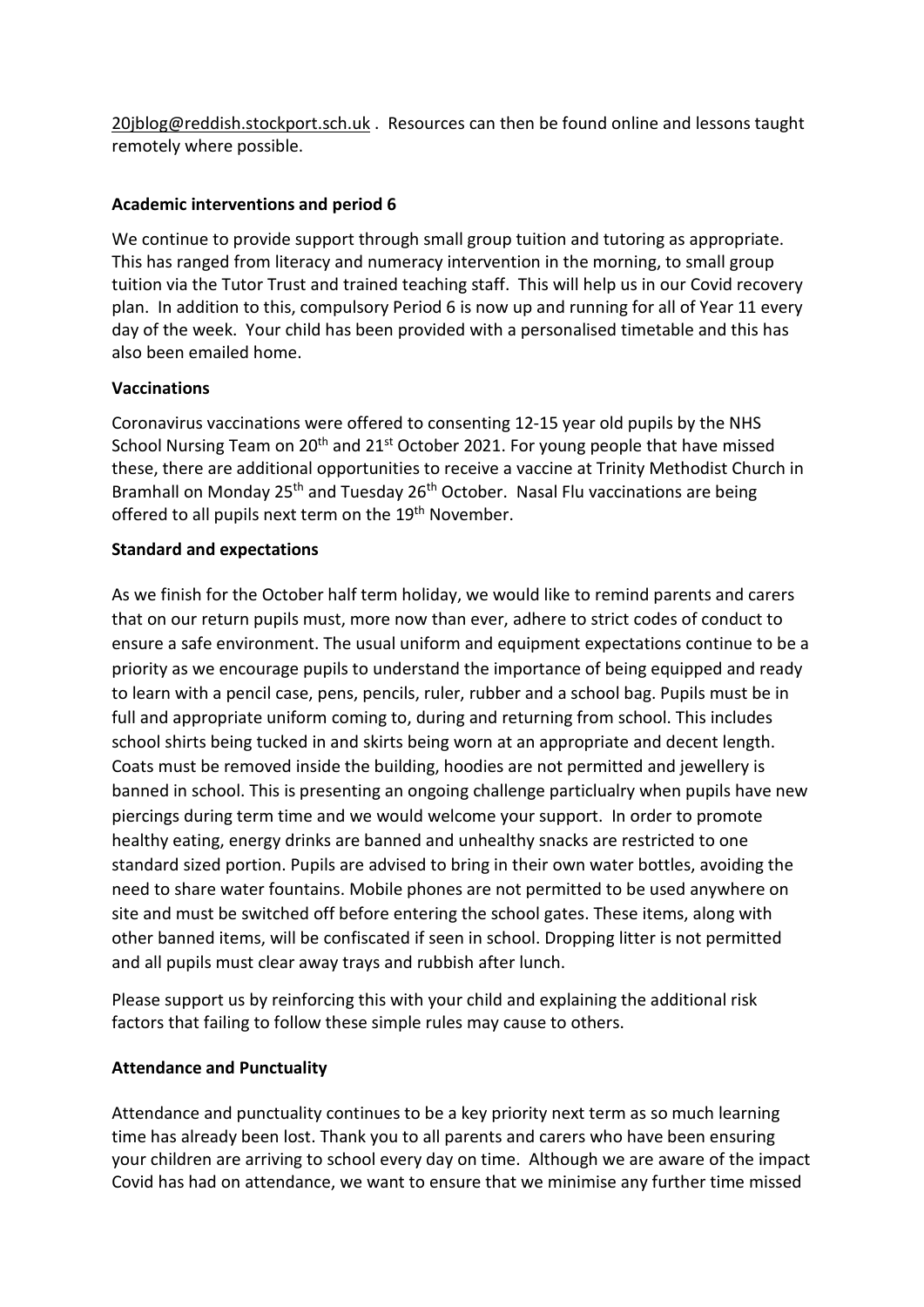to enable us to do the best for your child. Well done to our Year 7 pupils who are maintaining the excellent standards they have set so far this year. However, we are concerned that the non-Covid related attendance and punctuality of the older year groups is continuing to decline despite the support, sanctions and interventions we are putting in place.

Please be aware that there is a legal obligation on you to ensure your child is arriving to school, on time, every day. We will be monitoring this closely when we return from half term and arranging parental meetings for those pupils who are persistently arriving late. If they arrive after close of registration this counts as a missed session and may contribute to hitting thresholds for Local Authority, Fixed Penalty Notices to be issued where appropriate. We request that you liaise with the Attendance Team if you require any support or guidance around improving your child's attendance.

#### **Events**

It has been fantastic to welcome our new pupils and to see them settle so well into the routines of senior school and making new friendships. We are once again able to offer extracurricular opportunities and it has been great to see so many pupils getting involved in a range of activities from our usual Sports clubs to Cooking, Computers, Eco and Science clubs. All our clubs and activities, including sports fixtures can be found on the website under the section Extra-Curricular.

<https://www.reddish.stockport.sch.uk/page/?title=Extra%2DCurricular&pid=368>

Updates can also be found on our social media pages:

[https://www.instagram.com/rvhs\\_pe](https://www.instagram.com/rvhs_pe) <https://www.instagram.com/rvhsfarm> <https://www.instagram.com/explore/locations/1003771478/reddish-vale-high-school> <https://www.facebook.com/reddishvalehs>

We look forward to extending this offer next term with planned Expressive Arts trips to the theatre and Science trips to Chester Zoo, as well as a welcoming our local MP Andrew Gwynne and pupils from our local primaries for a visit.

Although we were unable to go ahead with our Open Evening as planned this year, we delivered a virtual event alongside the opportunity to pre-book and attend small group live welcome tours for pupils and parents from our feeder primaries. Our new Prefects and Ambassadors were vital in helping us to conduct these tours and we have received some amazing feedback from prospective parents. Our pupils went above and beyond in promoting the school and were a credit to their parents and our school.

After careful consideration regarding the safety aspects around running large external events, we have made the decision to host our former Year 11 Awards evening remotely on Thursday 11th November 2021. Details of this will be forwarded.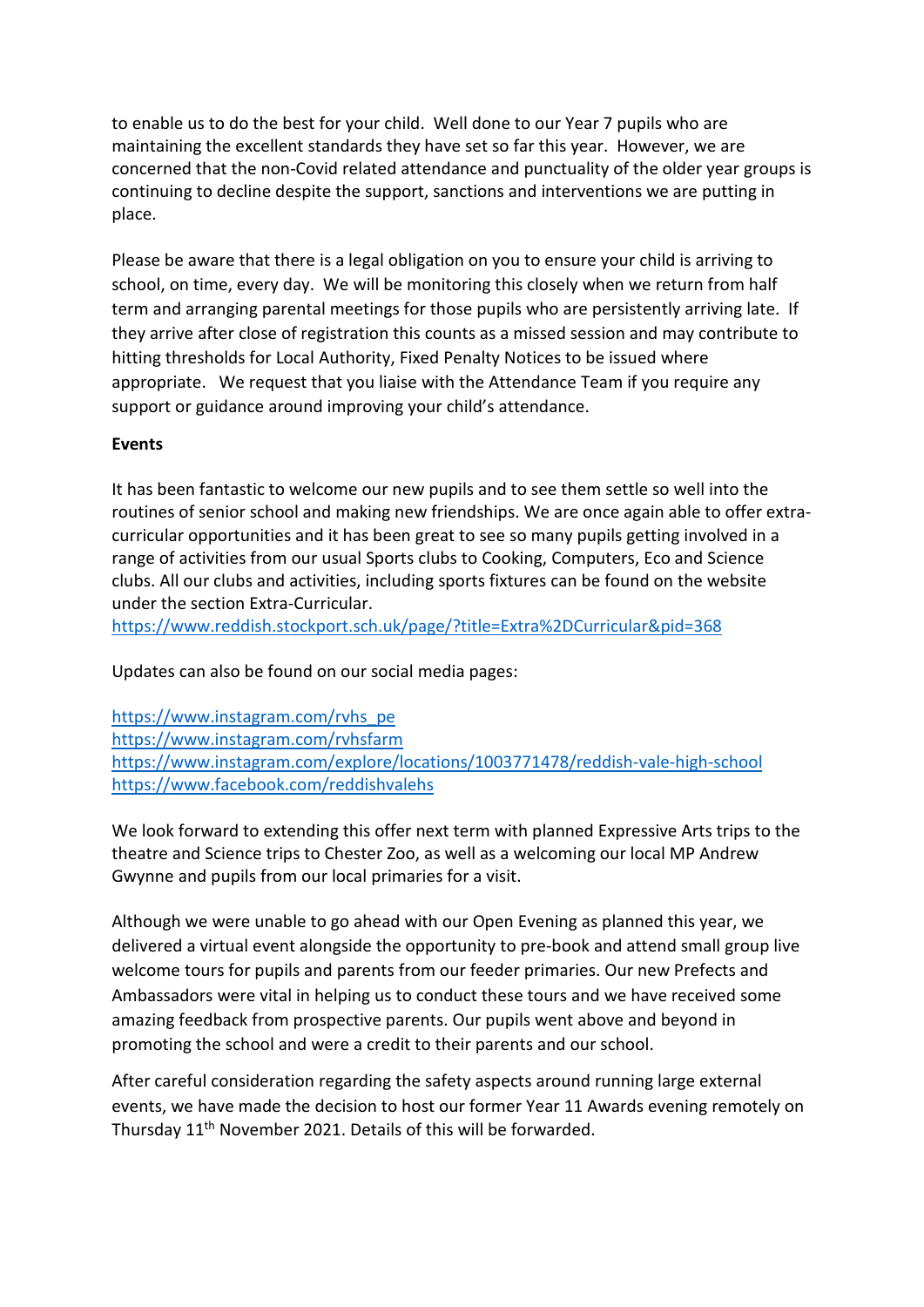#### **Pupil voice and rewards**

I have enjoyed meeting your children in my fortnightly Cake with the Headteacher award, which I host in our common room where I have the opportunity to listen to some of their many achievements over the term. Highlights this term have been listening to a poem written by Angel Ogu, Year 10 and rewarding improved attendance. Please do let us know of any achievements that your children have made outside of school. We want to celebrate as much as we can the home grown talent we have and have extended our assembly time programme to include opportunities for our pupils to show each other their talents. You can let us know at the email address [hobbiesandinterests@reddish.stockport.sch.uk](mailto:hobbiesandinterests@reddish.stockport.sch.uk)

We have completed a number of pupil voice surveys this term on sexual harassment, behaviour, racism and British values and this has fed into enhancing our form time programme. The form time programme aims to have a whole school personal development focus for the week, raising the profile of the topics being delivered. The plan for the year includes a wide range of topics that link to PSHE, RSE, current affairs and wider world understanding. In the most recent pupil voice activity across mixed year groups we asked, 'how does form time help you develop?' pupils responded with "it prepares you for life after school" and "there was a good overview of topics in the first half term".

A successful celebration week for Black History Week took place during the week commencing 18th October, where pupils took part in three form time sessions, an assembly, and a range of events outside lessons including film screenings, fact hunt activities, a cake sale raising money for the Stephen Lawrence Foundation, and a themed lunch menu. The assembly was a talking point within the school as historic speeches, poems, and a pupil written poem were delivered, an internally created 'proud to be' video was shared, and the dance club performed.

## **Well being**

Well-being is a high priority at Reddish Vale and we are fortunate in having a committed team of pastoral, teaching and support staff and also a team of volunteer mentors to support our pupils. There is a range of interventions in place to accommodate a variety of mental health and pastoral needs with positive feedback from pupil experiences. Should you feel your child needs support please contact us, in addition to this we have been sign posting pupils to external support agencies through assemblies and form time activities.

It was lovely to work with our Prefects and also our Student Ambassadors in their recent leadership training sessions. They were involved in various workshops as part of their training and presentations by ex-students. We are looking forward to the many events they have planned over the upcoming months.

#### **Healthy Eating**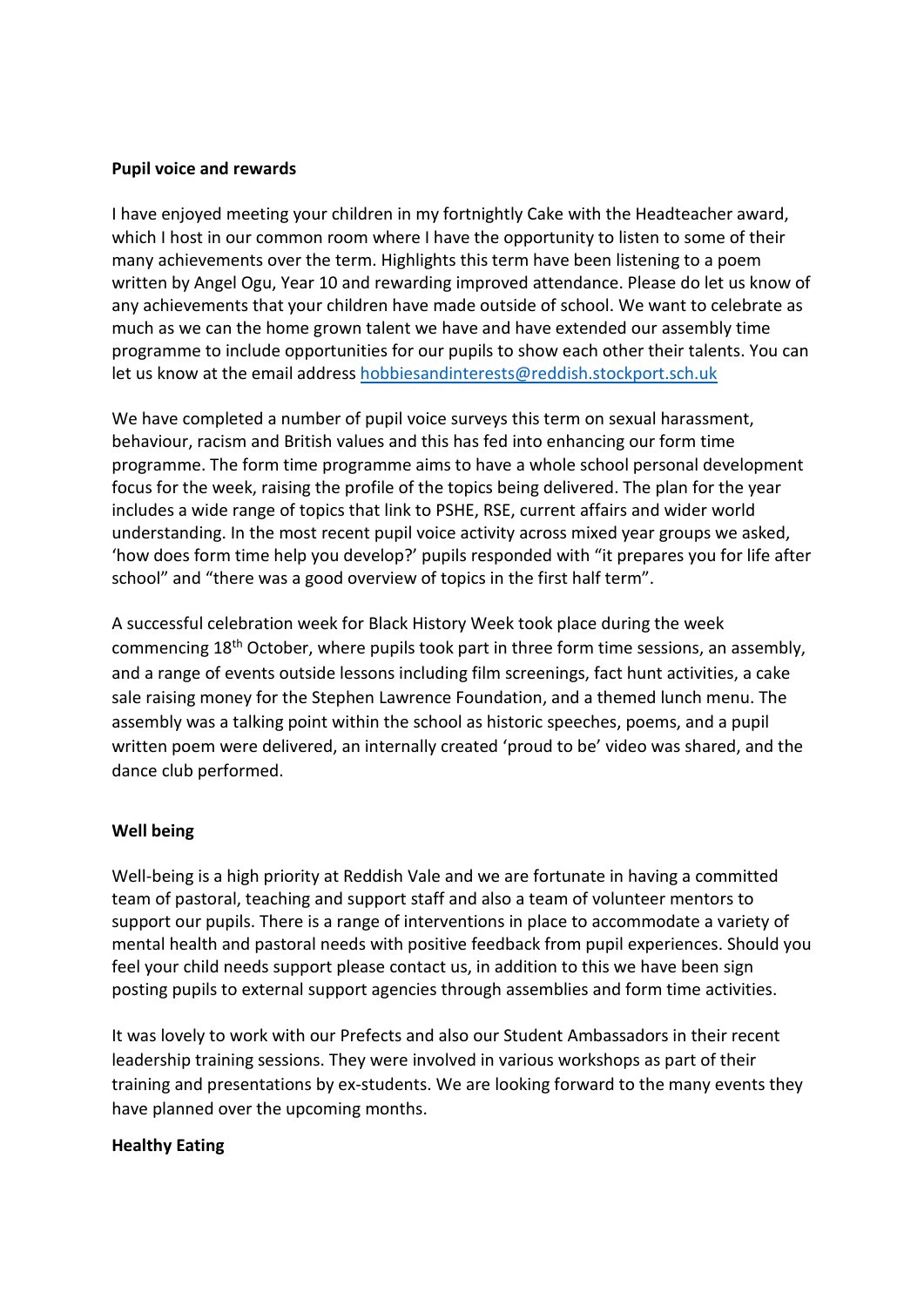We welcomed a new Catering Manager to our school this year and pupils were consulted on how they would like to see our food offer improved. I am pleased to say that many of our pupils have requested much healthier alternatives and this has resulted in a new and improved menu which will be launching after half term and will soon be available on our website.

## **Parental engagement**

Our Parents Evening will continue to be delivered remotely via Parent Cloud this year. Guidance around how to access this will be shared in advance of the calendared evenings. Should you wish to speak to subject teachers, tutors, department and year team leaders at any point please make contact with the school. Should you need to escalate any communications the SLT team and I would be happy to meet with you.

Earlier in the term, I issued a request for parents to volunteer their support as a representative parent governor. We have been fortunate in receiving nominations from two strong applicants. As there is currently only one vacancy, I will be requesting that parents participate in an online vote. Further information regarding the candidates and online voting arrangements will be posted on the website and a link distributed.

Parent's Forum meetings are held half-termly and have been well attended. The views and suggestions from the committee have helped shaped policies and practices in school. Additional members are always welcome; the next meeting is scheduled for  $7<sup>th</sup>$  December 2021

# **Food support for families**

To help support families in need over this October half term, Stockport council have announced that families of pupils eligible for Free School Meals will receive an electronic voucher to the value of £15 to help with the cost of food and essential utilities and other essential living costs. Eligible families do not need to do anything to apply and will automatically receive a voucher for any child if they have made a FSM claim before 12th October 2021.

## **Site development and refurbishment**

We continue to improve the school site and by Christmas the second stage of our electrical improvements work and third stage roofing project will be complete. A number of classrooms have been refurbished including two science labs and we have started plans to extend and improve the upper school canteen facilities. You may be interested to know that Reddish Vale celebrates its 70<sup>th</sup> year in 2022 and we hope to be able to plan some celebrations despite the COVID restrictions. We would welcome ideas from our parents, many of who will have attended when they were young and community as to how we can celebrate this and share our achievements and show how we have changed over the last few years with those from previous years. You can email us on [admin@reddish.stockport.sch.uk](mailto:admin@reddish.stockport.sch.uk)